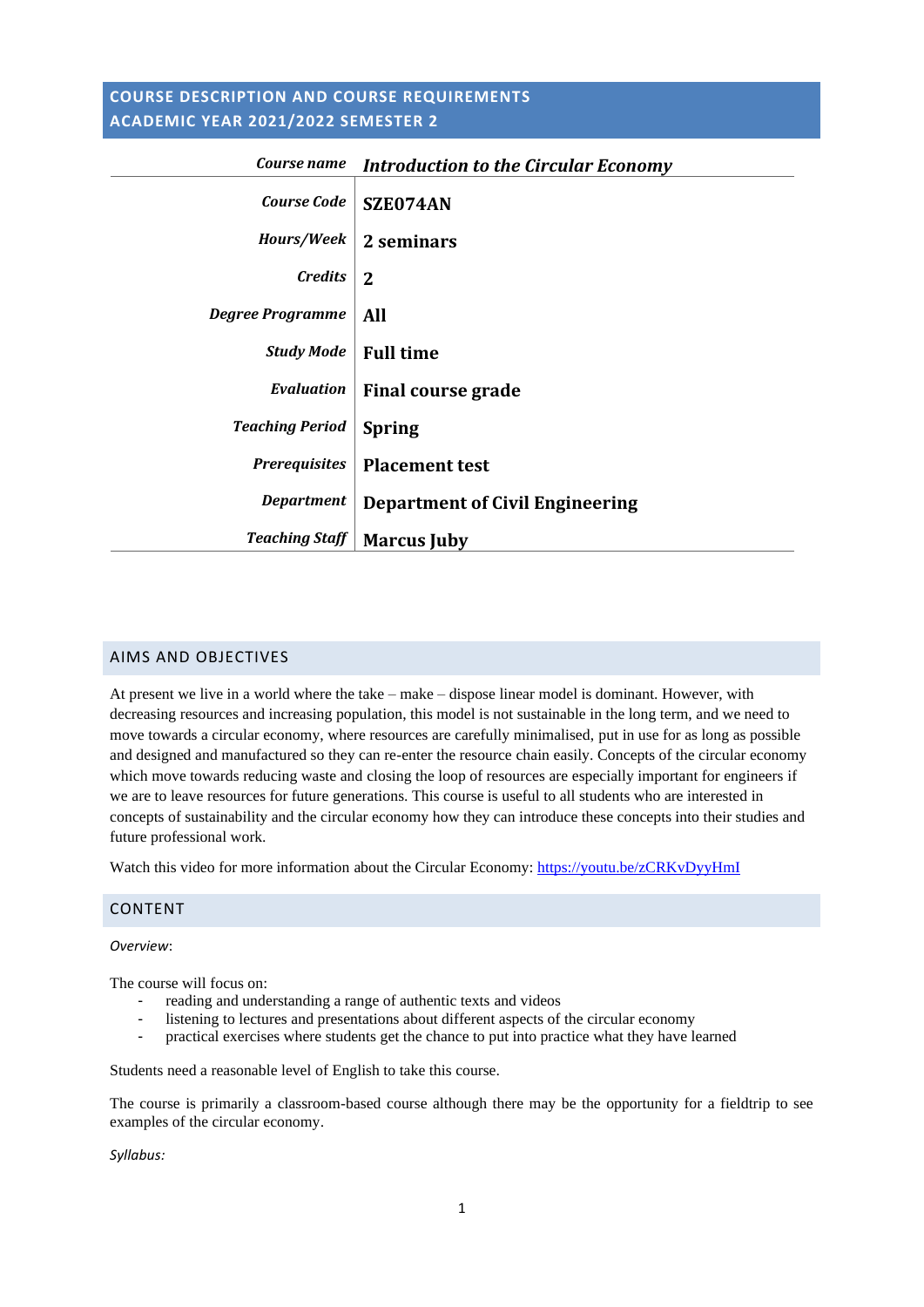- 1. The existing linear economy and what is wrong with it
- 2. Principles of the circular economy
- 3. Circular economy in the built environment
- 4. Urban and regional flows of materials
- 5. Business models for the circular economy
- 6. Building longer lasting products
- 7. Remanufacturing
- 8. Recycling
- 9. Biomimicry and design inspired by nature
- 10. Thinking in systems

### *Attendance:*

Attendance is required for all classes and will impact the grade. Unexcused absences will adversely affect the grade, and absences from more than 30% of the total number of lessons will be grounds for failing the class. Punctual attendance for the whole lesson is required and arriving more than 20 minutes late will be counted as an absence. In the case of an illness or family emergency, the student must present a valid excuse, such as a doctor's note.

## *Minimum Course Requirements, Assessment and Grading Policy*:

Students will be assess through practical assignments in class, homework assignments and a final test.

Week 4 - Test your knowledge quiz 5%

Week 6 - Longer lasting products assignment 25%

Week 9 - Test your knowledge quiz 5%

Week 12 - Flow of resources report/presentation 25%

Week 15 – Final test 40%

Students need to satisfactorily submit assignments on time and pass the final test to pass the course.

Students can retake missed or failed tests only once. They can also re-sit the test if they want to improve their mark. In the latter case the result of the re-sit will be taken into consideration when the final course grade is calculated.

#### *Grading Scale*:

85 – 100% 5 (Excellent)  $76 - 84\%$  4 (Good) 61 – 75% 3 (Average) 50 – 60% 2 (Poor)  $0 - 49% 1$  (Fail)

#### COURSEBOOKS AND RECOMMENDED READING

- [1st] Course material will be uploaded to Teams
- [2nd] Recommended website: https://ellenmacarthurfoundation.org/